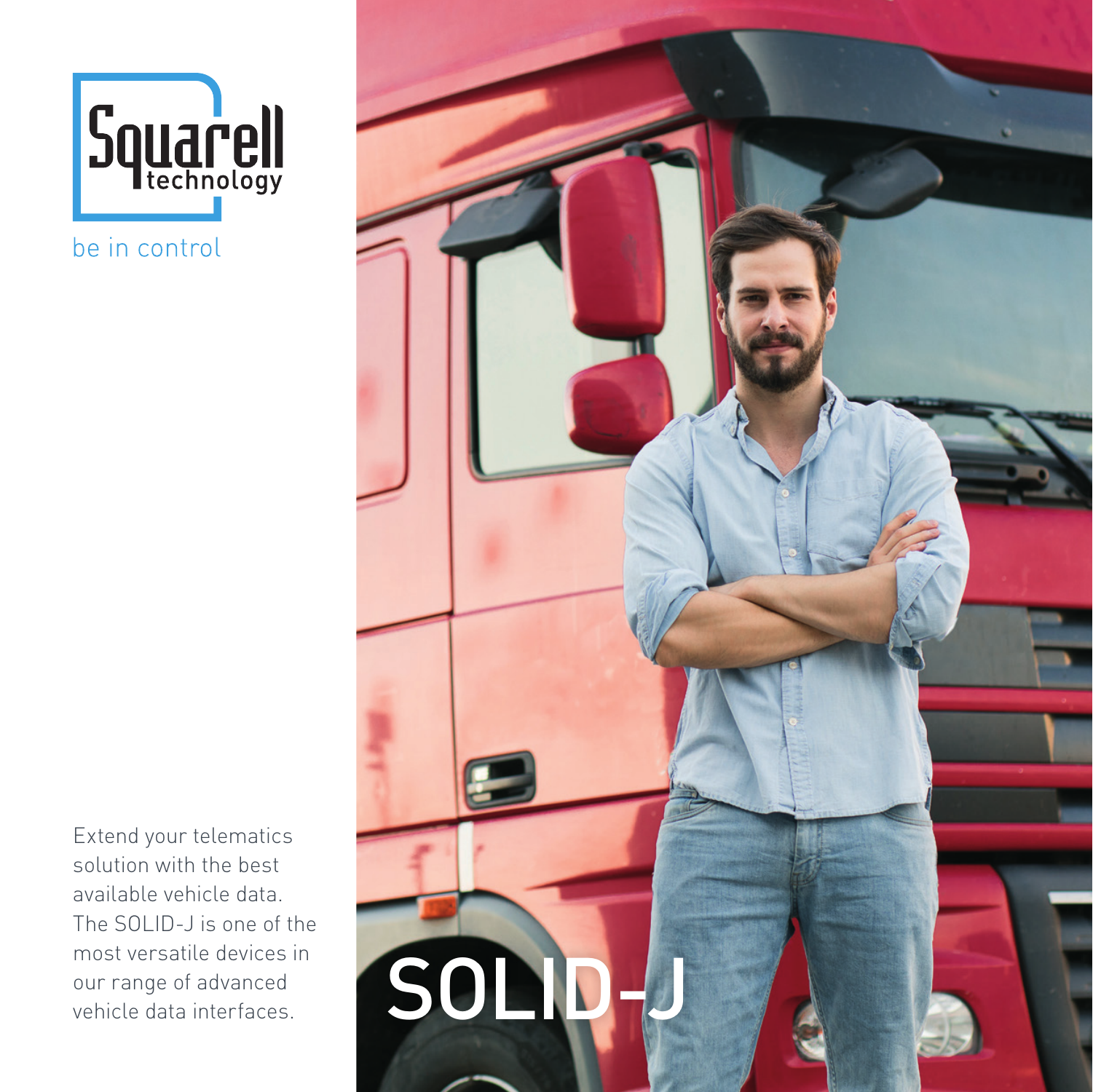Do you like standardization?

Do you like to add value to your telematics solution? Do you like to have a partner in development of FMS data? Do you like to have one FMS solution provider? Do you like additional features with tachograph data? Do you like easy installations?

Do you like to provide turn key solutions to your customers?

If one of your answers is ´YES´ get in contact with Squarell, your independent vehicle data and CANbus specialist.

## SOLID-J

SOLID-J is a multi-source vehicle data interface. It is part of the range of Squarell solutions for advanced vehicle data solutions. With configurable functionality and extended connectivity SOLID-J can be used in automotive applications like telematics, real-time monitoring, measurement and interfacing. The Squarell SOLID-J offers more than just streaming data. It processes the latter to provide it to you in order to accomplish advanced fleet management.

#### The benefits to you

- Easy integration with telematics and modems
- Output in CANbus (FMS/J1939) or RS232 (ASCII)
- One complete solution for your entire fleet
- Does not require the FMS Gateway to be activated by the dealer
- Can be used and reused in any vehicle\*
- Analyse trip, vehicle and driver performance
- Drive better, reduce maintenance costs
- $\bullet$  Save fuel, reduce  $CO<sub>2</sub>$

#### What is a Vehicle Data Interface

A Vehicle Data Interface is an electronics device to read data from a Vehicle Data Network and translate the data into either an RS232 (ASCII) or standardised CANbus protocol (FMS/J1939). You can read data from a brand specific vehicle network with this protective interface. With Squarell solutions you do not have to visit the truck dealer because our SOLID-J is ready to use.



## SOLID-J connects

#### **Vehicle data networks**

SOLID-J is an advanced FMS interface with connectivity to all important vehicle data networks like: CANbus, J1939, J1708 serial and proprietary data networks.

#### **Modems and telematics**

The powerful SOLID-J processor manages the data and processes valuable information via unique Squarell algorithms. SOLID-J has outputs for FMS/J1939 or RS232/ASCII, which makes of SOLID-J a perfect universal interface for your telematics system and modem.

# SOLID-J is safe

#### **CANcliQ**

The Squarell CANcliQ reads the vehicle signals without making a wire to wire connection. It uses proven technology and is the safest way to read vehicle data on the market.

#### **NON intrusive connections**

This eliminates liability matters, warranty issues or possible incorrect connections, and makes installation easy.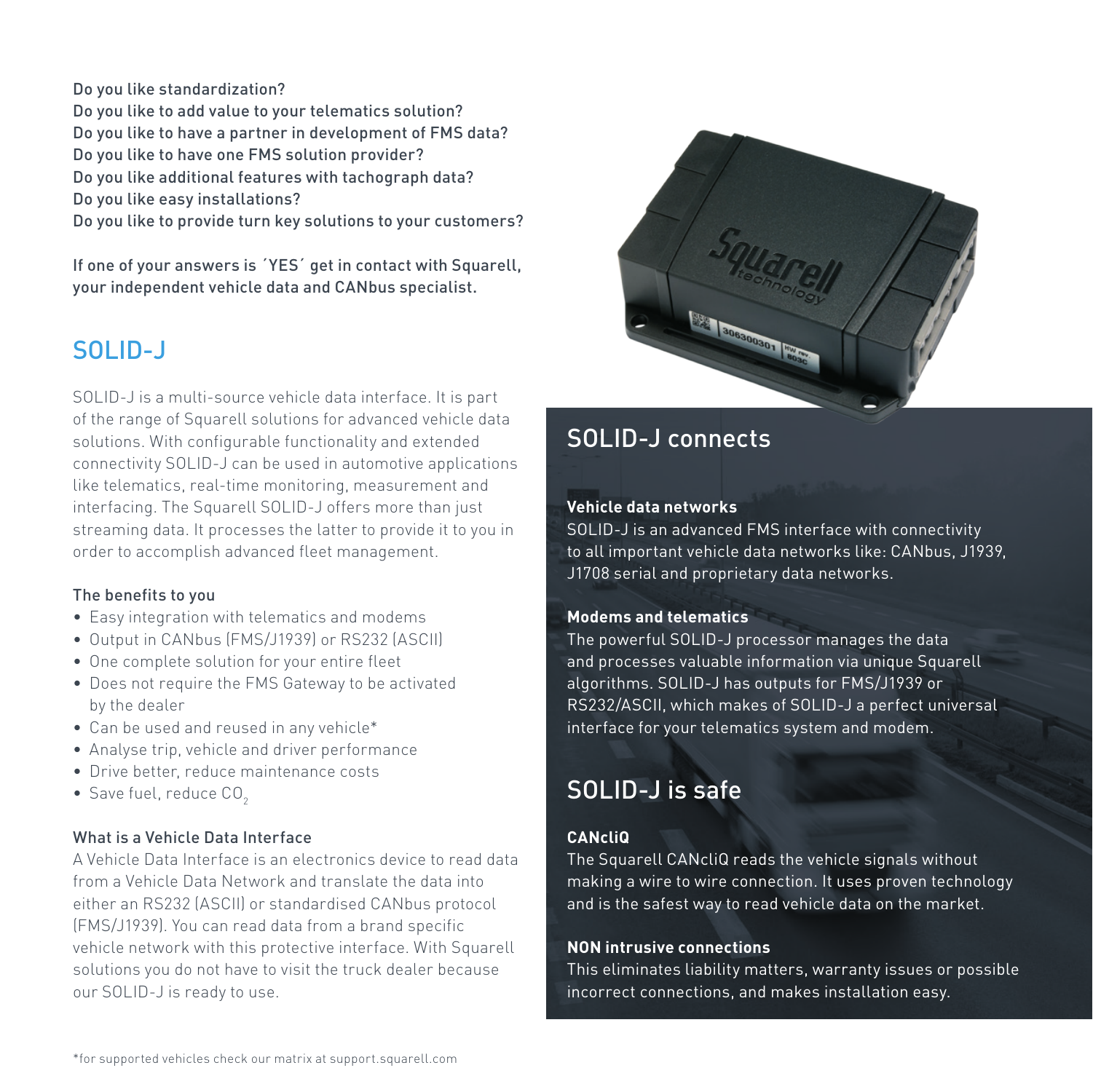## Parameters



### Speed & cruise control

- Speed
- Odometer
- Cruise control active
- Over speeding
- Cruise time
- Harsh driving analysis



#### Brake analysis

- Brake switch
- Brake applications
- Harsh brake indicators



## Engine

- RPM
- Engine hours
- Engine coolant temperature
- Actual engine torque
- Turbo pressure
- Idle analysis

## Fuel analysis

- Total fuel used
- Fuel level
- Actual fuel consumption
- Fuel used during idle

# Clutch & gear

- Clutch switch
- Clutch applications
- Over revving
- Kickdown switch

### Others

- Service distance
- Axle weight
- Vehicle ID
- Driving time
- PTO

### Important:

Not all parameters from the list may be available. This availability of the data depends on the brand, model, year and configuration of the vehicle.

# **Connection**

The SOLID-J sends data by either an FMS/J1939 CANbus or RS232 output. This data contains the FMS standard parameters, J1939 parameters and also Squarell calculated parameters that can help you analyse and increase the vehicle performance, reduce CO $_{\textrm{2}}$  emissions and save fuel.